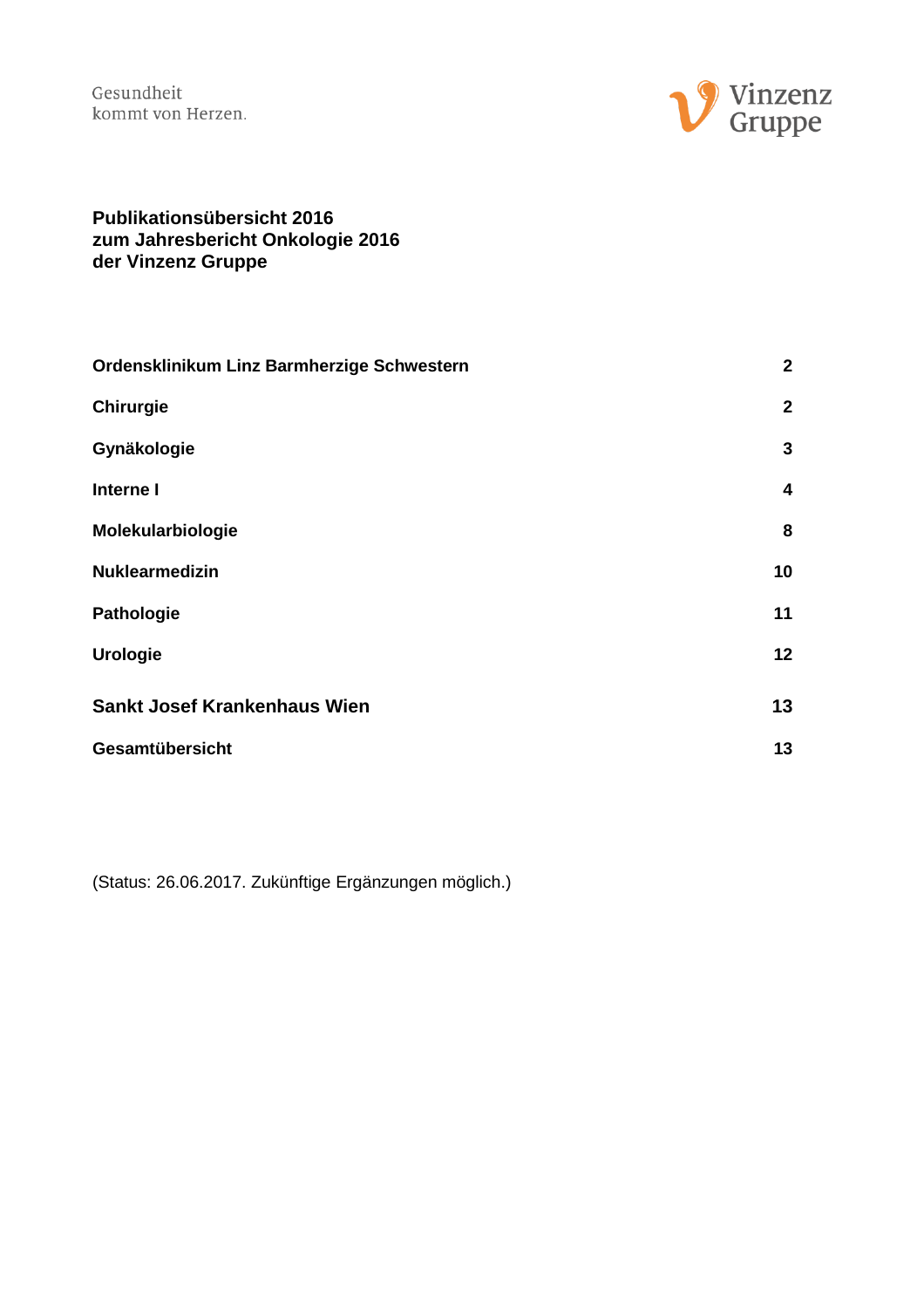

# <span id="page-1-0"></span>**Ordensklinikum Linz Barmherzige Schwestern**

# <span id="page-1-1"></span>**Chirurgie**

Mayer F, Niebuhr H, Lechner M, Dinnewitzer A, Köhler G, Hukauf M, Fortelny RH, Bittner R, Köckerling F. When is mesh fixation in TAPP-repair of primary inguinal hernia repair necessary? The register-based analysis of 11,230 cases. *Surgical Endoscopy 2016 Oct;* 30(10):4363-71. doi: 10.1007/s00464-016-4754-8. PMID: 26886454

Köhler G, Lechner M, Mayer F, Köckerling F, Schrittwieser R, Fortelny RH, Adolf D, Emmanuel K. Self-Gripping Meshes for Lichtenstein Repair. Do We Need Additional Suture Fixation? *World Journal of Surgery 2016 Feb;* 40(2):298-308. doi: 10.1007/s00268-015-3313-0. PMID: 26546187

Antoniou SA, Köhler G, Antoniou GA, Muysoms FE, Pointner R, Granderath FA. Meta-analysis of randomized trials comparing nonpenetrating vs mechanical mesh fixation in laparoscopic inguinal hernia repair. *The American Journal of Surgery 2016 Jan;* 211(1):239-249.e2. doi: 10.1016/j.amjsurg.2015.06.008. Review. PMID: 26316363

Weitzendorfer M, Tschoner A, Schwaiger Ch, Wundsam H, O Spaun G, Emmanuel K, Koch OO, Pepsin Determination in Saliva and Oropharyngeal pH - Monitoring for the Diagnosis of Gastroesophageal Reflux Disease in Patients With Primary Extra-Esophageal Symptoms *Gastroenterology 2016 Apr*

Mayer F, Niebuhr H, Lechner M, Dinnewitzer A, Köhler G, Hukauf M, Fortelny RH, Bittner R, Köckerling F. When is mesh fixation in TAPP-repair of primary inguinal hernia repair necessary? The register-based analysis of 11,230 cases. *Surgical Endoscopy 2016 Feb 17.* [Epub ahead of print] PMID: 26886454

Koch OO, Antoniou SA. Advances in diagnosing GERD: Which examinations should be performed before interventional therapy? *European Surgery 2016 Jul;*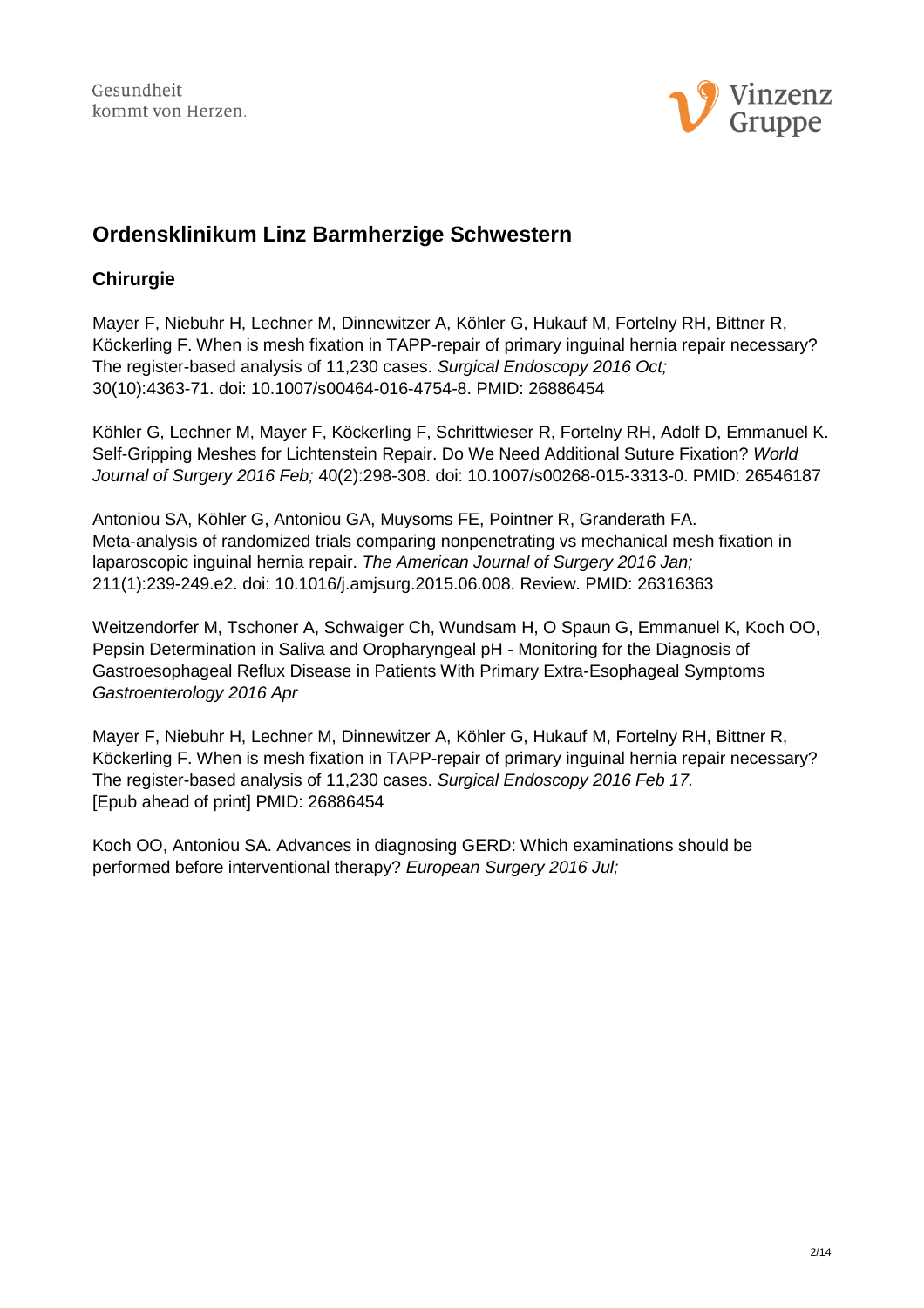

# <span id="page-2-0"></span>**Gynäkologie**

Rezniczek GA, Jüngst F, Jütte H, Tannapfel A, Hilal Z, Hefler LA, Reymond MA, Tempfer CB. Dynamic changes of tumor gene expression during repeated pressurized intraperitoneal aerosol chemotherapy (PIPAC) in women with peritoneal cancer. *BMC Cancer. 2016 Aug;* 19;16:654. doi: 10.1186/s12885-016-2668-4.

Hilal Z, Rezniczek GA, Tettenborn Z, Hefler LA, Tempfer CB. Efficacy of Monsel Solution After Cervical Biopsy: A Randomized Trial. *Journal of Lower Genital Tract Disease 2016 Oct;* 20(4):312-6. doi: 10.1097/LGT.0000000000000234.

Hilal Z, Mavrommati G, Foerster C, Rezniczek GA, Hefler LA, Tempfer CB. Spray Versus Forced Coagulation in Large Loop Excision of the Transformation Zone: A Randomized Trial. *Journal of Lower Genital Tract Disease. 2016 Apr;* 20(2):169-73. doi: 10.1097/LGT.0000000000000177.

Natter C, Polterauer S, Pils S, Castillo-Tong DC, Zeilinger R, Heinze G, Hefler L, Grimm C. Association of -463G/A MPO gene polymorphism and risk of cervical intraepithelial neoplasia. *Archives of Gynecology and Obstetrics 2016 Apr;* 293(4):865-9. doi: 10.1007/s00404-015-3869-9.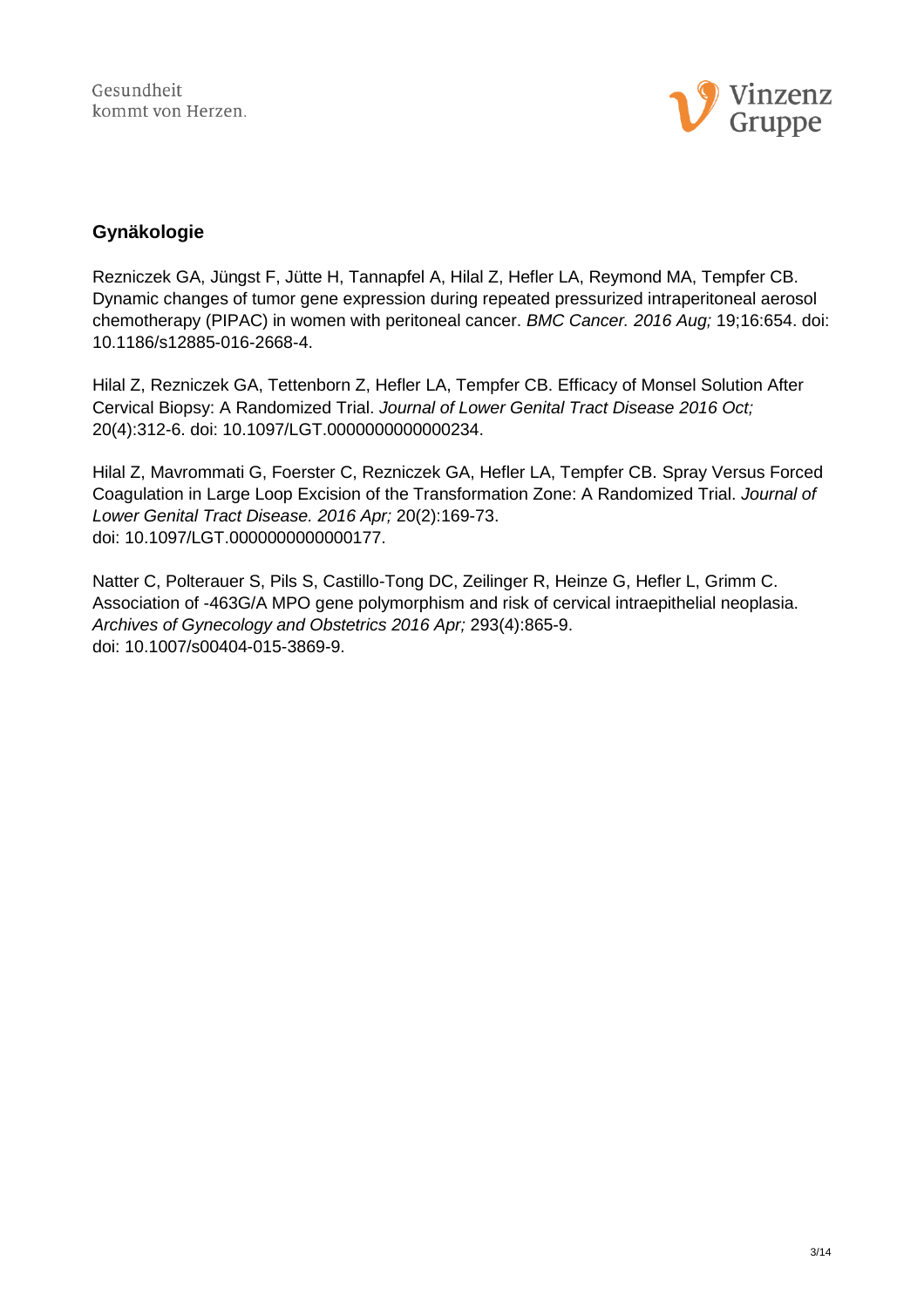

#### <span id="page-3-0"></span>**Interne I**

Malli T, Buxhofer-Ausch V, Rammer M, Erdel M, Kranewitter W, Rumpold H, Marschon R, Deutsch-bauer S, Simonitsch-Klupp I, Valent P, Muellner-Ammer K, Sebesta C, Birkner T, Webersinke G. Functional characterization, localization, and inhibitor sensitivity of the TPR-FGFR1 fusion in 8p11 myeloproliferative syndrome. *Genes Chromosomes Cancer. 2016 Jan;* 55(1):60-8. doi: 10.1002/gcc.22311. PubMed PMID: 26391436.

Fridrik MA, Jaeger U, Petzer A, Willenbacher W, Keil F, Lang A, Andel J, Burgstaller S, Krieger O, Oberaigner W, Sihorsch K, Greil R. Cardiotoxity with rituximab, cyclophosphamide, non-pegylated liposomal doxorubicin, vincristine and prednisolone compared to rituximab, cyclophosphamide, doxorubicin, vincristine, and prednisolone in frontline treatment of patients with diffuse large B-cell lymphoma A randomised phase-III study from the Austrian Cancer Drug Therapy Working Group (Arbeitsgemeinschaft Medikamentöse Tumortherapie AGMT) (NHL-14). *European Journal of Cancer 58 2016 May;* 112-121

Greil R, Obrtlikova, Smolej L, Kozak T, Steurer M, Andel J, Burgstaller S, Mikuskova E, Gercheva L, Nösslinger T, Papajik T, Ladicka M, Girschikofsky M, Hrubisko M, Jäger U, Fridrik M, Pecherstorfer M, Kralikova E, Burcoveanu C, Spasov E, Jurkovicova J, Petzer A, Mihaylov G, Raynov J, Oexle H, Zabernigg A, Flochova E, Palasthy S, Stehlikova O, Doubek M, Altenhofer P, Pleyer L, Melchardt T, Klingler A, Mayer J, Egle A. Rituximab Maintenance versus Observation Alone in Patients with Chronic Lymphocytic Leukaemia who Respond to First- or Second-line Rituximab-containing Chemoimmunotherapy – Final Results of the AGMT CLL-8a Mabtenance Trial. *Lancet Haematology 2016 Jul;* 3(7):e317-29. doi: 10.1016/S2352-3026(16)30045-X.

Mela Osorio MJ, Giere I, Fernandez I, Pavlovsky MA, Remaggi G, Sackmann MF, Intile D, Pavlovsky C. Outcome of Long-Term Imatinib in Patients With Chronic Myeloid Leukemia After 10 years of Treatment and Predictive Factors to Achieve Deep Molecular Response. *European Journal of Hematology;* ID: EJH-2016-55-(2821)

Sliwa T, Beham-Schmid C, Burgstaller S, Buxhofer-Ausch V, Gastl G, Geissler K, Krauth M, Krippl P, Lang A, Petzer A, Wöhrer S, Wölfler A, Gisslinger H. Consensus Report; Austrian recommendations for the management of primary myelofibrosis (PMF), post-polycythemia vera myelofibrosis (post-PV MF) and postessential thrombocythemia myelofibrosis (post-ET MF): an expert statement

Doleschal B, Rödhammer T, Tsybrovskyy O, Aichberger KJ, Lang F. Disseminated Histoplasmosis: A Challenging Differential Diagnostic Consideration for Suspected Malignant Lesions in the Digestive Tract Case Reports*. Gastroenterology 2016;* 10:653-660

Burgstaller S, Stauder R, Kuehr T, Lang A, Machherndl-Spandl S, Mayrbaeurl B, Noesslinger T, Petzer A, Valent P, Greil R, Thaler J. A phase I study of lenalidomide in patients with chronic myelomonocytic leukaemia (CMML) – AGMT\_CMML\_1 *Haematologica 2016 Oct;* (Ref. 158105)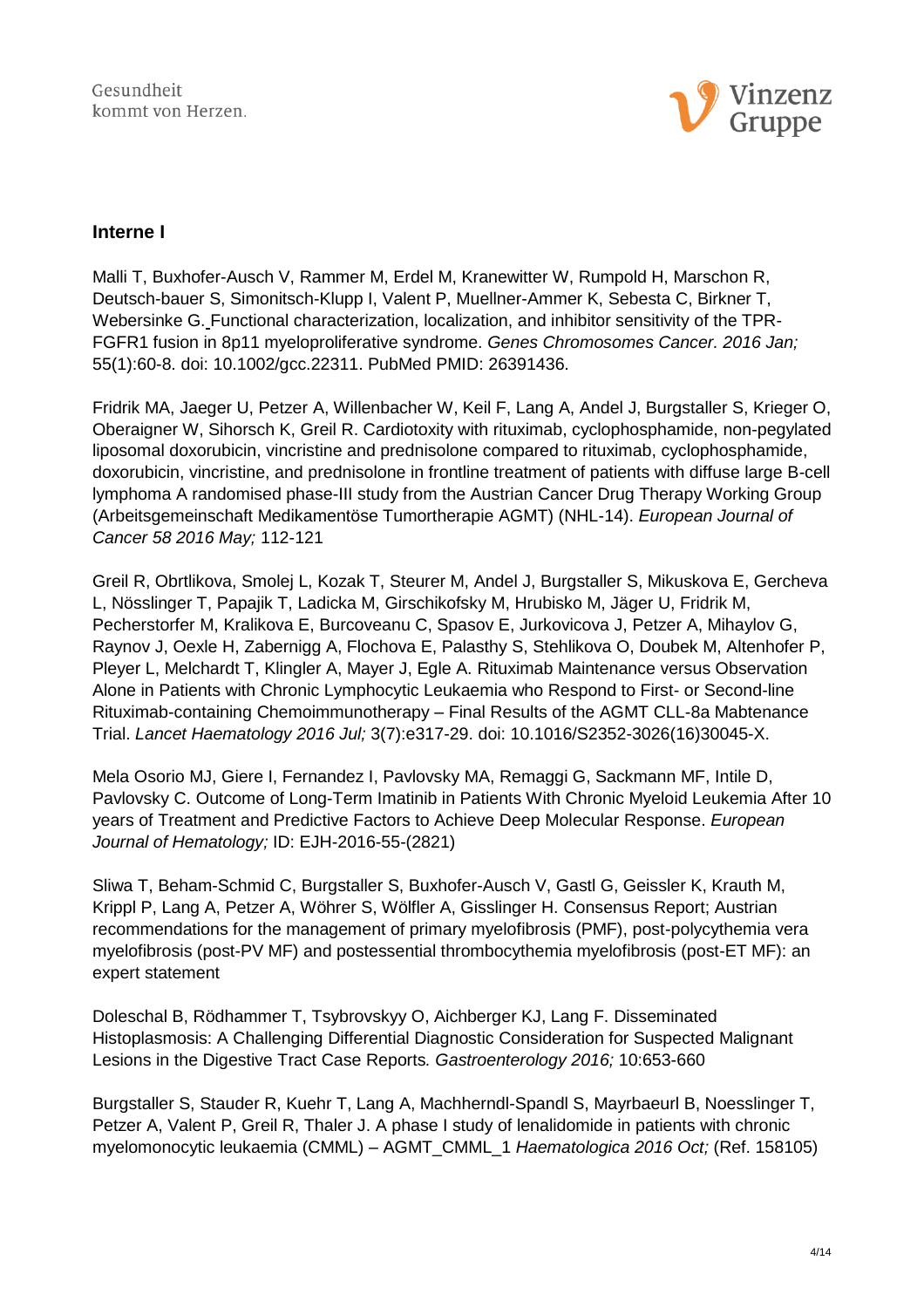

Sliwa T, Beham-Schmid C, Burgstaller S, Buxhofer-Ausch V, Gastl G, Geissler K, Krauth M, Krippl P, Lang A, Petzer A, Wöhrer S, Wölfler A, Gisslinger H Austrian recommendations for the management of primary myelofibrosis, postpolycythemia vera myelofibrosis and post-essential thrombocythemia myelofibrosis: an expert statement. *Wiener klinische Wochenschrift, online 2016 Dez;* doi 10.1007/s00508-016-1120-8

#### **Abstracts:**

Kühr T, Ploner F, Greil R, Petzer A, Girschikofsky M, Wilthoner K, Fridrik M, Eisterer W, Tschmelitsch J, Lang A, Zitt M, Andel J, Baur M, Lang F, Pötscher M, Zauner D. Analyse des Österreichischen Registers für Gastrointestinale Stromatumore. *Österreichische Gesellschaft für Hämatologie Frühjahrstagung 2016;* Poster Klinische Studien K27

Springer A, Hammer J, Winkler E, Track C, Huppert R, Böhm A, Kasparu H, Weltermann A, Aschauer G, Petzer AL, Putz E, Altenburger A, Gruber R, Moser K, Wiesauer K, Geinitz H. Total body irradiation with volumetric modulated arc therapy: Dosimetric data and first clinical experience. *Radiation Oncology 2016;* doi: 10.1186/s13014-016-0625-7

Rammer M, Webersinke G, Haitschi-Petnehazy S, Bauer E, Hackl H, Charoentong P, Trajanoski Z, Malli T, Steinmair M, Petzer AL, Rumpold H. Stage specific miRNA expression in colon cancer "Oral best submitted Abstract", Poster Onkologie P28. *Österreichische Gesellschaft für Hämatologie Frühjahrstagung 2016*

Burghofer J, Kranewitter W, Weitzendorfer M, Marschon R, Rammer M, Alibegovic V, Rumpold H, Petzer AL, Webersinke G. Circulating cell-free DNA in tumor patients "Oral best submitted Abstract", Poster Onkologie P29. *Österreichische Gesellschaft für Hämatologie Frühjahrstagung 2016*

Doleschal B, Rodhammer T, Tsybrovskyy O, Lang F. Suspect malignant oral ulcera – stigmata of disseminated fungal disease. *10. Österr. Infektionskongress, Saalfelden, 2016 Apr*

Hütter-Krönke ML, Benner A, Döhner K, Krauter J, Weber D, Moessner M, Köhne CH, Hors HA, Schmidt-Wolf IG, Rummel M, Götze K, Koller E, Petzer AL, Salwender H, Fiedler W, Kirchen H, Haase D, Kremers S, Theobald M, Matzdorff AC, Ganser A, Döhner H, Schlenk RF. Salvage therapy with high-dose cytarabine and mitoxantrone in combination with alltrans retinoic acid and gemtuzumab ozogamicin in acute myeloid leukemia refractory to first induction therapy. *Haematologica*, *2016 Jul;* 101(7):839-45 doi:10.3324/haematol.2015.141622. Epub

Rinnerthaler G, Gampenrieder S, Voskova D, Petzer A, Hubalek M, Petru E, Hartmann B, Andel J, Balic M, Ulmer H, Melchardt T, Mlineritsch B, Greil R.

Capecitabine in combination with bendamustine in pretreated women with HER2negative metastatic breast cancer: efficacy results of a phase II trial (AGMT MBC-6). *ASCO Annual Meeting 2016;* Abstract #1032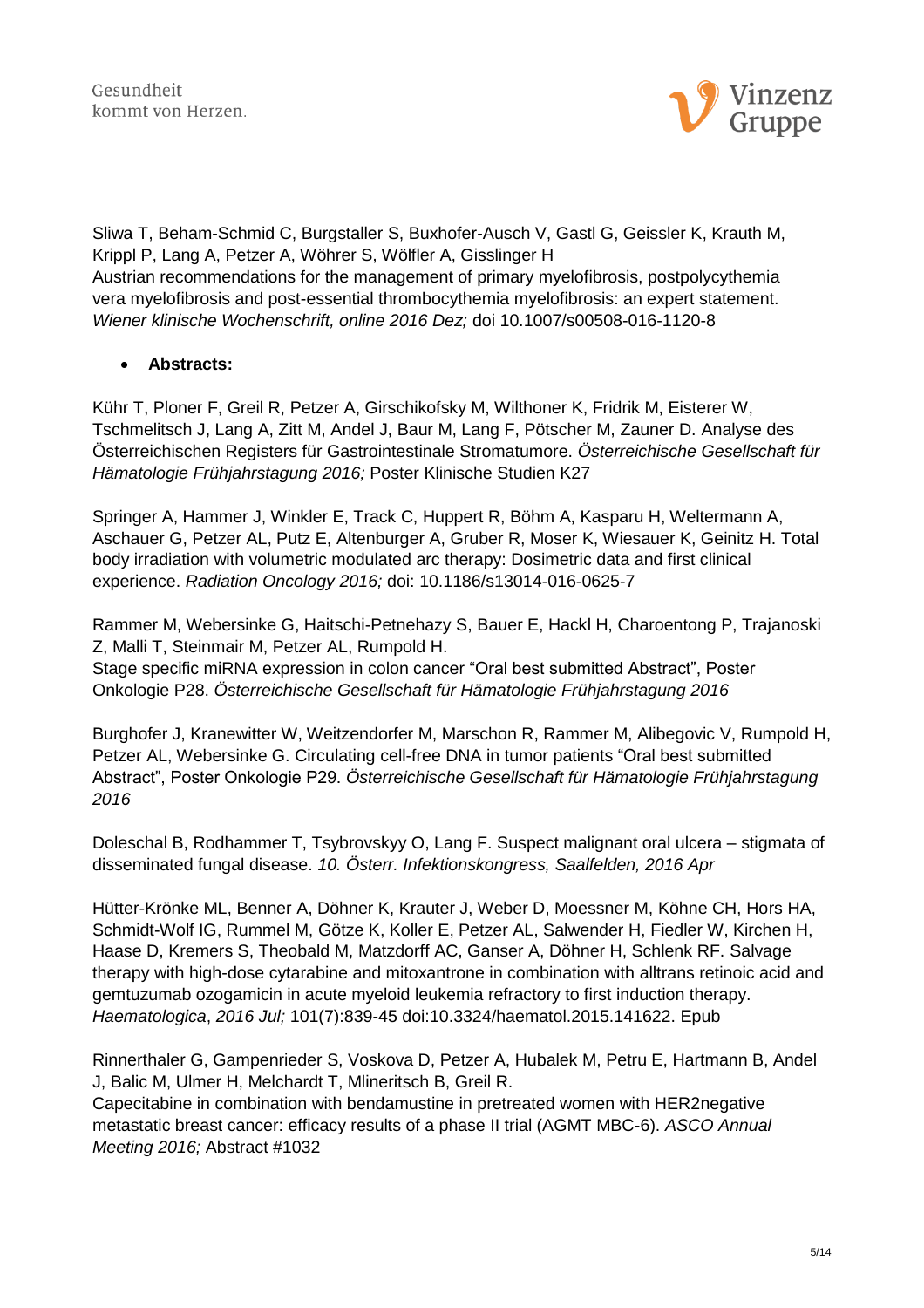

Popper U, Klambauer G, Praher P, Findling R, Webersinke G, Kranewittter W, Hochreiter S, Petzer A, Bodenhofer U, Rumpold H. Assessing intratumor heterogenity and evolutionary distance in exome sequencing ofcolon cancer. *ASCO GI 2016;* Abstract # 590, Poster Session C Board # E17

Popper U, Klambauer G, Praher P, Findling R, Webersinke G, Kranewittter W, Hochreiter S, Petzer A, Bodenhofer U, Rumpold H. *Assessing intratumor heterogenity and evolutionary distance in exome sequencing of colon cancer.* World Congress on Gastrointestinal Cancer, Barcelona, 29 JUN-2 JUL 2016

Petzer A, Herndlhofer S, Weltermann A, Sliwa T, Schmidt S, Greil R, Wölfler A, Wiesholzer M, Dormann C, Thaler J, Tinchon C, Ruckser R, Lang A, Hänig J, Winiger I, Muenchmeier N, Sperr WR. *R-EFECT: Eine multizentrische, retrospektive Untersuchung des Einflusses des frühen Ansprechens auf das Langzeit-Überleben in der klinischen Praxis der CML-Therapie in Österreich / R-EFECT: A multicenter, retrospective evaluation of CML therapy in Austria assessing the impact of early treatment response on patient outcomes in a real-life setting.* Jahrestagung der Deutschen, Österreichischen und Schweizerischen Gesellschaften für Hämatologie und Medizinische Onkologie (DÖSGHO) 2016, Leipzig, Abstract-Referenz-Nummer A-813-0011- 00408, P213

Rinnerthaler G, Gampenrieder S, Voskova D, Petzer A, Hubalek M, Petru E, Hartmann B, Andel J, Balic M, Ulmer H, Melchardt T, Mlineritsch B, Greil R. *Capecitabine in combination with bendamustine in pretreated women with HER2negative metastatic breast cancer: efficacy results of a phase II trial (AGMT MBC-6).* Annals of Oncology, Vol. 27, 2016, Supplement 6, 74, Abstract 239P (ESMO 2016)

Steger GG, Petru E, Haslbauer F, Marth C, Egle D, Galid A, Sliwa T, Lang A, Kühr T, Petzer A, Ruckser R, Greil R, Mlineritsch B, Singer CF, Seifert M, Andel J, Kwasny W, Pichler P, Tinchon C, Bartsch R. *Safety and effectiveness of nab-paclitaxel in young and elderly patients with metastatic breast cancer: A prospective, multicentre non-interventional study.* Annals of Oncology, Vol. 27, 2016, Supplement 6, 75, Abstract 241P (ESMO 2016)

Schlenk RF, Fiedler W, Salih HR, Wulf G, Thol F, Kündgen A, Kindler T, Salwender HJ, Lübbert M, Brossart P, Westermann J, Kraemer D, Goetze K, Horst HA, Krauter J, Girschikofsky M, Ringhoffer M, Südhoff T, Held G, Kirchner HH, Schmiegel W, Greil R, Griesshammer M, Lange E, Martens U, Hertenstein B, de Wit M, Koller E, Petzer A, Hesse T, Runde V, Reimer P, Schultheis B, Kirchen H, Griesinger F, Hebart H, Heil G, Kremers S, Nachbaur D, Basara N, Schwänen C, Schöndube D, Greiner J, Münnich A, Weber D, Gaidzik VI, Teleanu V, Paschka P, Theis F, Benner A, Heuser M, Döhner K, Ganser A, Döhner H. *Impact of Age and Midostaurin-Dose in Response and Outcome in Acute Myeloid Leukemia with FLT3-ITD: Interim-Analysis of the AMLSG 16-10 Trial.* ASH Annual Meeting 2016, Oral Presentation, Abstract #449, Session 613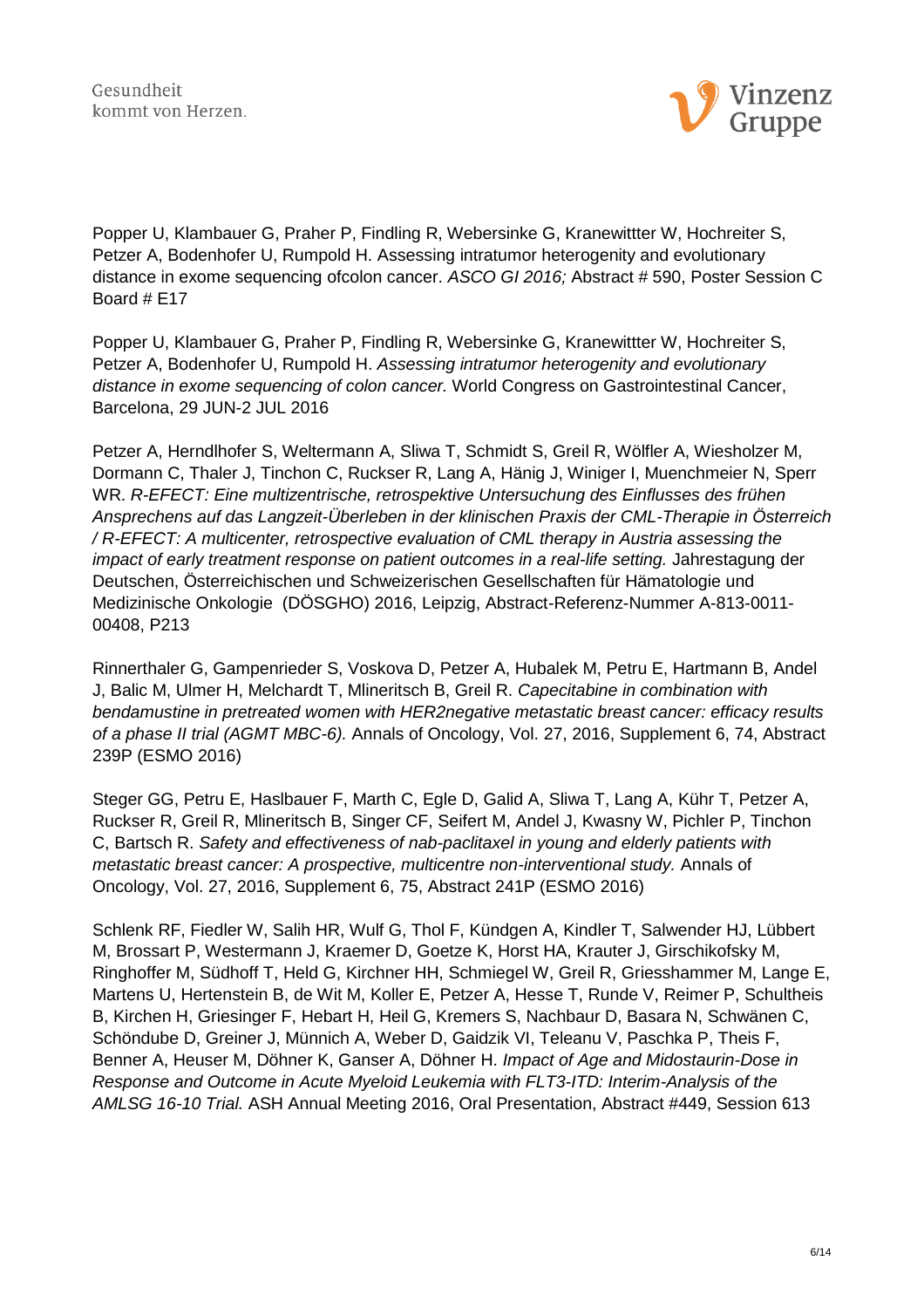

Ludwig H, Gunsilius E, Fridrik M, Greil, R, Petzer A, Kühr T, Knop S, Schreder M, Rauch E, Poenisch W, Zojer N. *Ixazomib, Thalidomide and Dexamethasone (IxaThalDex) in Relapsed/RefractoryMultiple Myeloma (RRMM): An Interim Analysis of a Phase II Trial*. (AGMT MM-1) ASH Annual Meeting 2016, Oral Presentation, Abstract #3335, Session 653

Rinnerthaler G, Gampenrieder SP, Voskova D, Petzer A, Hubalek M, Petru E, Hartmann B, Andel J, Balic M, Melchardt T, Ulmer H, Mlineritsch B, Greil R. *Capecitabine in combination with bendamustine in pretreated women with HER2negative metastatic breast cancer: final PFS results of a phase II trial (AMT MBC-6).* San Antonio Breast Cancer Symposium 2016, Poster Session 5, Category 15, Poster #13 (P5-15-13)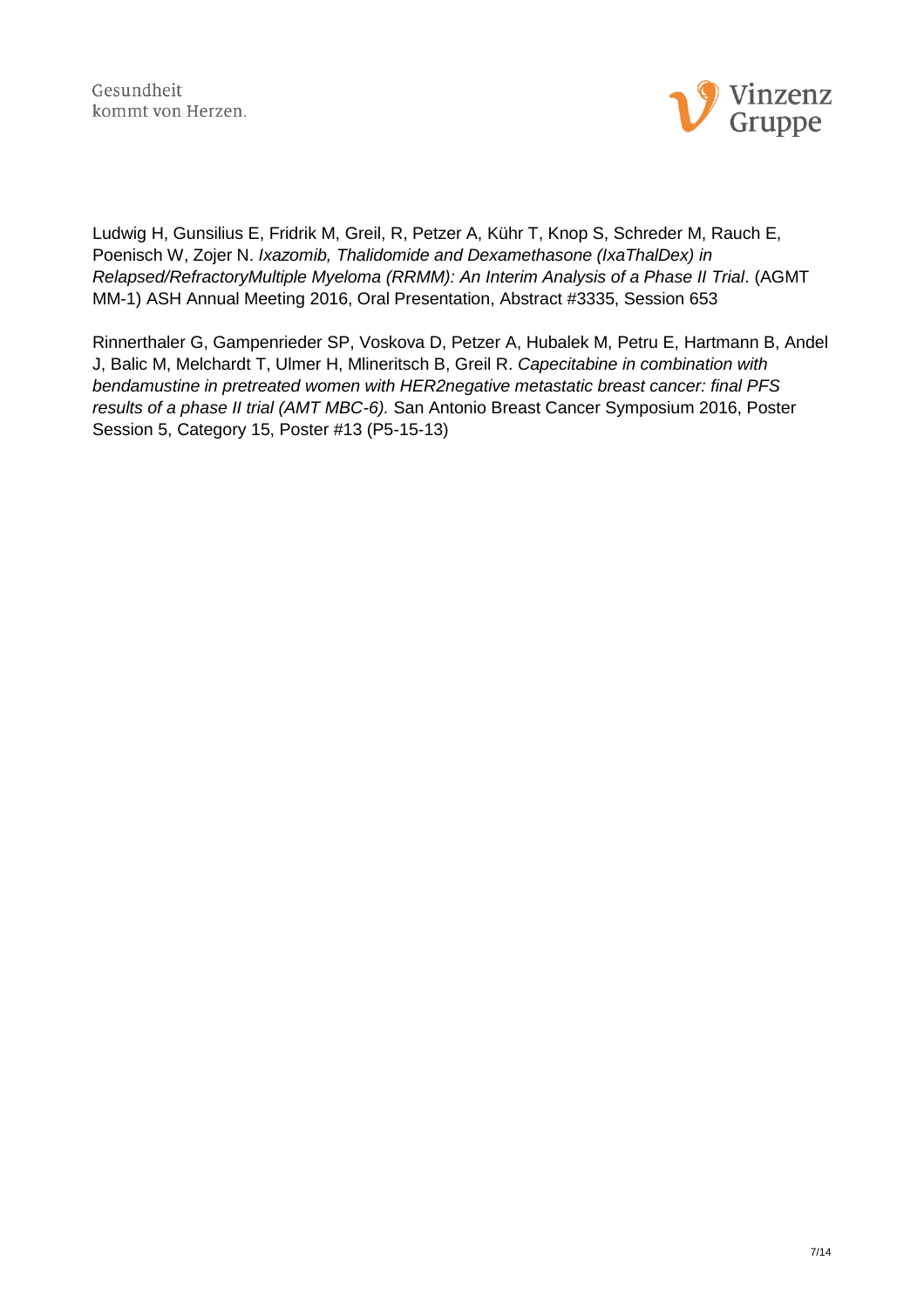

# <span id="page-7-0"></span>**Molekularbiologie**

Webersinke G. Molecular pathogenesis of chronic myeloid leukemia *Magazine of European Medical Oncologoy. 2016;* doi: 10.1007/s12254-016-0294-0

Popper H.H, Gruber-Moesenbacher U, Hutarew G, Hochmair M, Absenger G, Brcic L, Müllauer L, Dekan G, Sentinek U, Krenbek D, Vesely M, Pirker R, Hilbe W, Kolb R, Webersinke G, Hernler T, Pall G, Lax S, Mohn-Stauder A. Recommendations of the Austrian Working Group on Lung Pathology and Oncology for predictive molecular and immunohistochemical testing in non-small cell lung cancer. *Magazine of European Medical Oncologoy. 2016;* doi:10.1007/s12254-016- 0297-x

Ulz P, Belic J, Graf R., Auer M., Lafer I, Fischerder K, Webersinke G, Pummer K, Augustin H, Pichler M, Hoefler G, Bauernhofer T, Geigl J.B, Heitzer E, Speicher R.M. Whole-genome plasma sequencing reveals focal amplifications as a driving force in metastatic prostate cancer. *Nature Communications 2016;* doi: 10.1038/ncomms12008

Malli T, Buxhofer-Ausch V, Erdel M, Kranewitter W, Rumpold H, Marschon R, Deutschbauer S, Simonitsch-Klupp I, Valent P, Müllner-Ammer K, Sebesta C, Webersinke G. Functional characterization and localization of the TPR-FGFR1 fusion protein in 8p11 myeloproliferative syndrome. *Genes, Chromosomes and Cancer 2016;* 55(1):60-8.

Johansson P, Bergmann A, Rahmann S, Wohlers I, Scholtysik R, Przekowitz M, Seifert M, Tschurtschenthaler G, Webersinke G, Jäger U, Siebert R, Klein-Hitpass L, Dührsen U, Dürig J, Küppers R. Recurrent alterations of TNFAIP3 (A20) in T-cell large granular lymphocytic leukemia. *Int J Cancer 2016;* 138(1):121-4.

# **Tagungsbeiträge**

Burghofer J, Kranewitter W, Weitzendorfer M, Marschon R, Rammer M, Alibegovic V, Rumpold H, Petzer A.L, Webersinke G. Circulating cell-free DNA in tumor patients. *OeGHO Jahrestagung*  2016; Oral "Best submitted abstracts". Posterpreis Onkologie

Rammer M, Webersinke G, Haitschi-Petnehazy S, Bauer E, Hackl H, Charoentong P, Trajanoski Z, Malli T, Steinmair M, Petzer A.L, Rumpold H. Stage specific miRNA expression in colon cancer. OeGHO Jahrestagung 2016; Oral "Best submitted abstracts"

#### **Radioonkologie**

Springer A, Hammer J, Winkler E, Track C, Huppert R, Böhm A, Kasparu H, Weltermann A, Aschauer G, Petzer AL, Putz E, Altenburger A, Gruber R, Moser K, Wiesauer K, Geinitz H. Total body irradiation with volumetric modulated arc therapy: Dosimetric data and first clinical experience. *Radiat Oncol. 2016 Mar;* 22;11:46. doi: 10.1186/s13014-016-0625-7.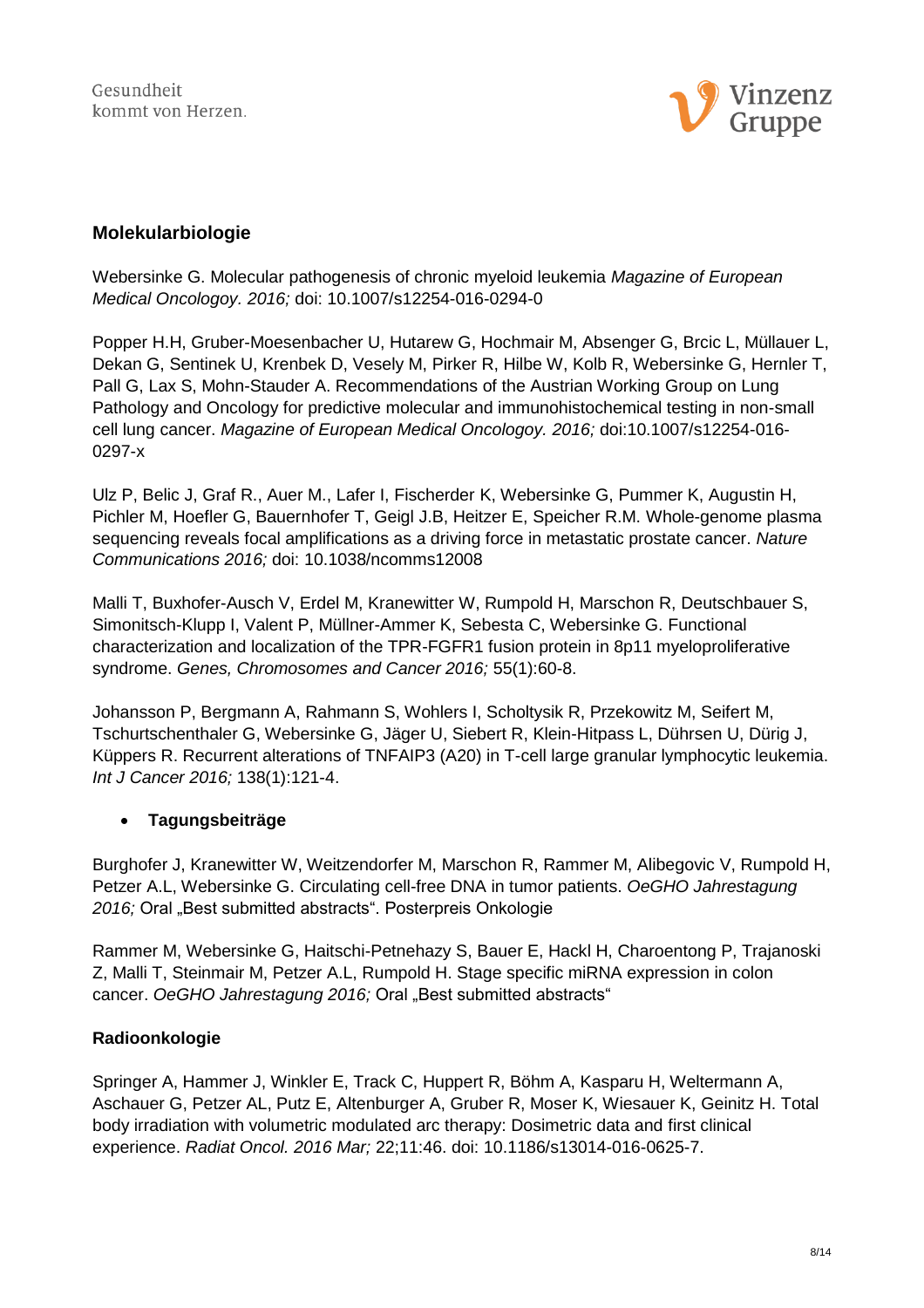

Sage EK, Schmid TE, Sedelmayr M, Gehrmann M, Geinitz H, Duma MN, Combs SE, Multhoff G. Comparative analysis of the effects of radiotherapy versus radiotherapy after adjuvant chemotherapy on the composition of lymphocyte subpopulations in breast cancer patients. *Radiother Oncol. 2016 Jan;* 118(1):176-80. doi: 10.1016/j.radonc.2015.11.016.

Langsteger W, Fitz F, Rezaee A, Geinitz H, Beheshti M. Ga-PSMA PET/CT with MRI fusion: spinal cord metastasis from prostate cancer. *European Journal of Nuclear Medicine and Molecular Imaging. 2017 Feb*

Beheshti M, Rezaee A, Geinitz H, Loidl W, Pirich C, Langsteger W. Evaluation of Prostate Cancer Bone Metastases with 18F-NaF and 18F-Fluorocholine PET/CT. *Journal of Nuclear Medicine 2016 Oct;* 57(Suppl 3):55S-60S.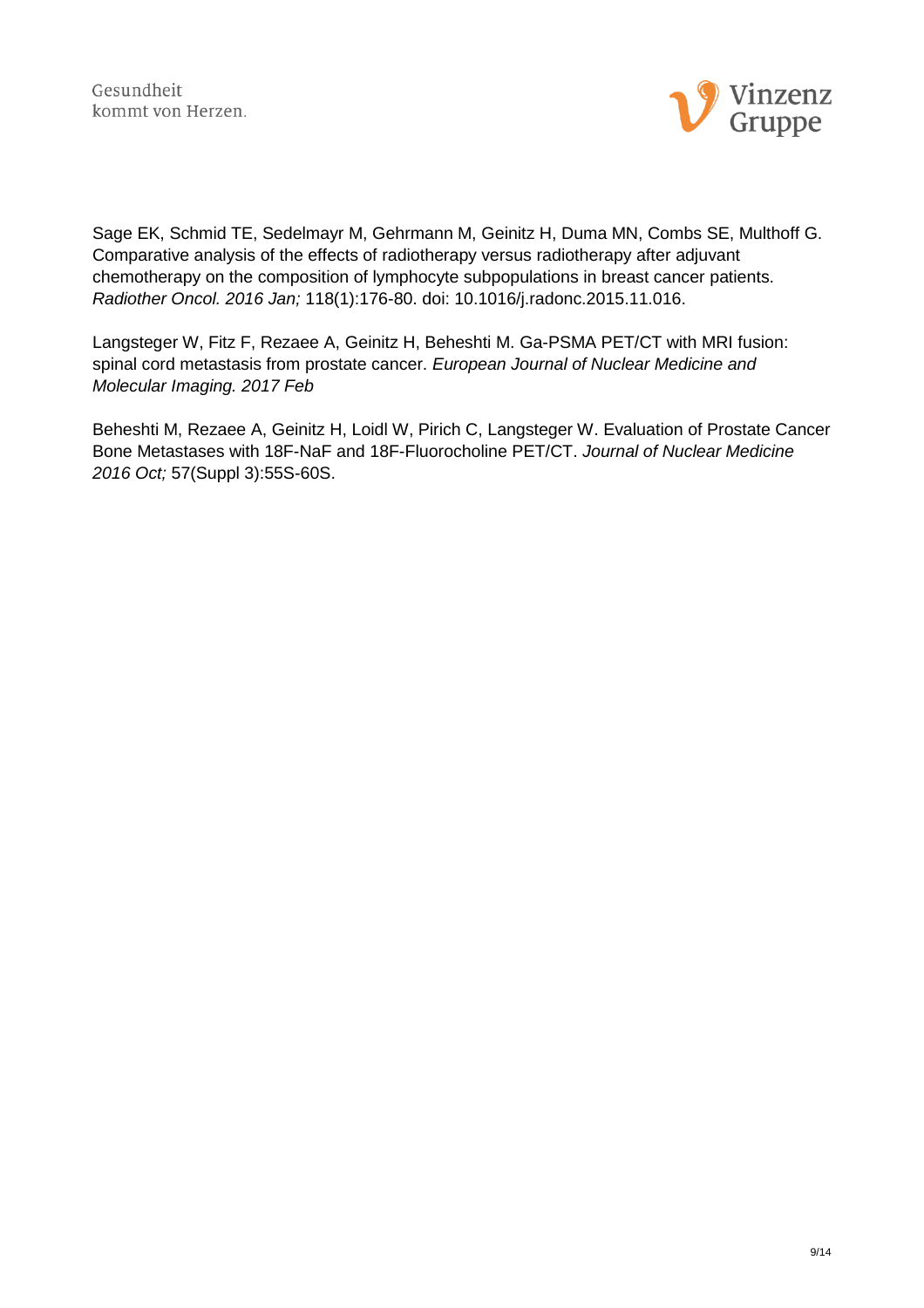

#### <span id="page-9-0"></span>**Nuklearmedizin**

Beheshti M, Rezaee A, Langsteger W. 68Ga – PSMA – HBED Uptake on Cervicothoracic (Stellate) Ganglia - A Common Pitfall on PETCT. *Clin Nucl Med IN PRESS, 2016;* IF 4,278 TOP

Langsteger W, Fitz F, Rezaee A, Geinitz H, Behehsti M. 68Ga – PSMA PET – CT with MRI Fusion: Spinal Cord Metastasis from Prostate Cancer. *EJNMMI 44, 348-349 , 2016;* IF 5,537 TOP

Beheshti M, Rezaee A, Loidl W, Geinitz H, Langsteger W. Evaluation of Prostate Cancer Bone Metastases with 18F - NaF and 18F - Choline PET/CT. *J Nucl Med 57, 55S – 60S, 2016;* IF 6,381 TOP

Beheshti M, Rezaee A, Langsteger W. 18F NaF PET - CT and 99mTc - MDP Bone Scintigraphy in the Detection of Bone Metastases in Prostate Cancer. *Semin Nucl Med 46, 491 – 501, 2016;* IF 4,534 TOP

Van den Wyngart T, Strobel K, Kampen WU, Kuwert T, Van der Bruggen W, Mohan HK, Gnanasegaran G, Delgado – Bolton R, Weber WA, Beheshti M, Langsteger W, Giammarile F, Mottaghy FM, Paycha F. The EANM Practice Guidelines for Bone Scintigraphy. *EJNMMI 43, 1723 - 1738, 2016;* IF 5,537 TOP

Treglia G, Aktolun C, Chiti A, Frangos S, Giovanella L, Hoffmann M, Iakovou I, Mihailovic J, Krause BJ, Langsteger W, Verburg FA, Luster M. Editorial: The 2015 Revised American Thyroid Association Guidelines for the Management of Medullary Thyroid Carcinoma: The "Evidence – Based" Refusal to Endorse them by EANM due to the "not evidence – based" Marginalization of the Role of Nuclear Medicine. *EJNMMI 43, 1486 – 1490, 2016;* IF 5,537 TOP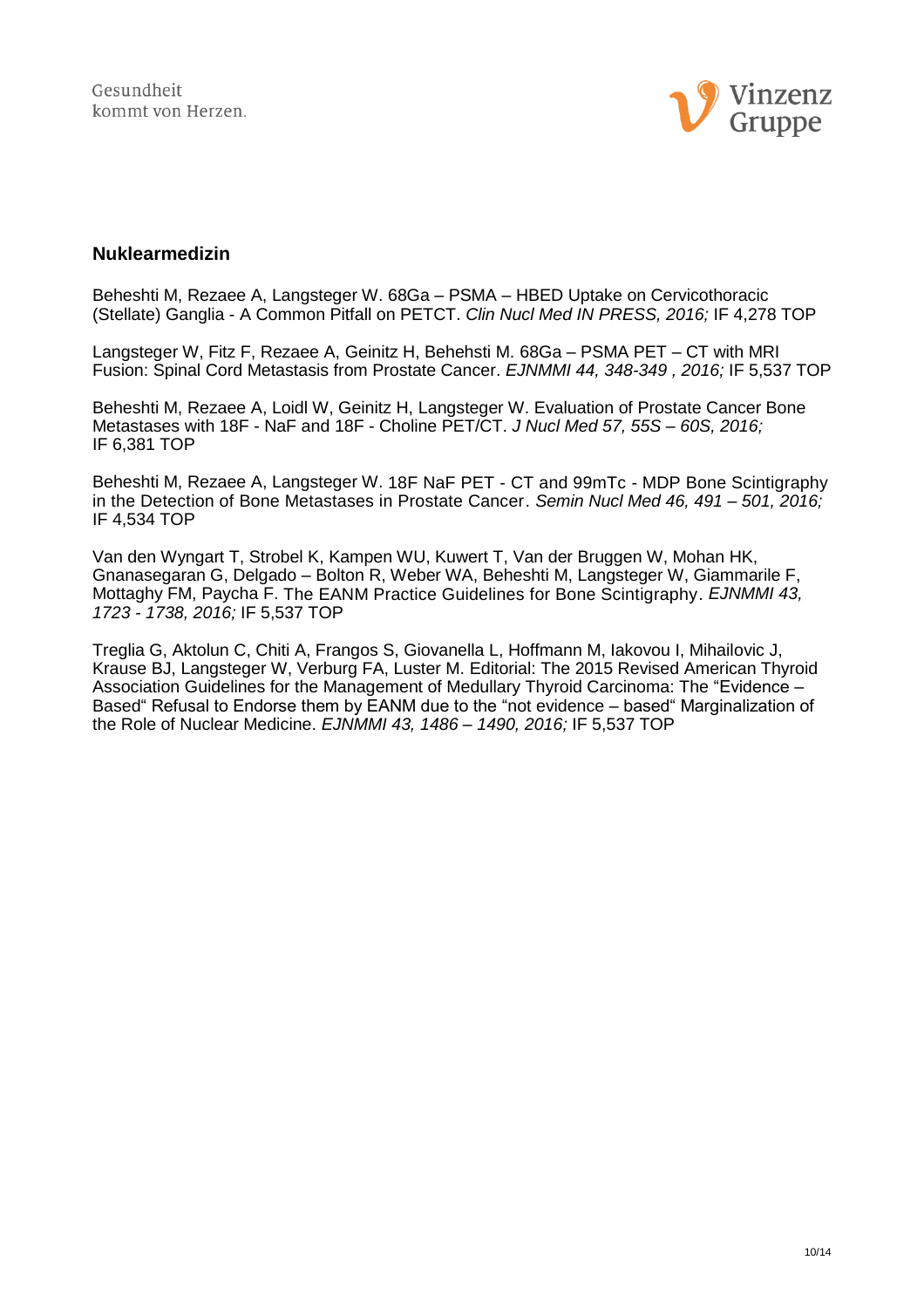

### <span id="page-10-0"></span>**Pathologie**

Liegl-Atzwanger B, Heitzer E, Flicker K, Müller S, Ulz P, Saglam O, Tavassoli F, Devouassoux-Shisheboran M, Geigl J, Moinfar F. Exploring chromosomal abnormalities and genetic changes in uterine smooth muscle tumors. *Modern Pathology 2016 Oct;* 29(10):1262-77. Doi: 10.1038/modpathol. 2016.107. PMID: 27363490

Tramm T, Kim JY, Leibl S, Moinfar F, Tavassoli FA. Expression of C-KIT, CD24, CD44s, and COX2 in benign and non-invasive apocrine lesions of the breast. *Virchows Archiv 2016 Sep;* 469(3):285-95. Doi: 10.1007/s00428-016-1966-1. PMID:27287269

Jahn SW, Kashofer K, Thüringer A, Abete L, Winter E, Eidenhammer S, Viertler C, Tavassoli F, Moinfar F. Mutation Profiling of Usual Ductal Hyperplasia of the Breast Reveals Activating Mutations Predominantly at Different Levels of the PI3K/AKT/mTOR Pathway. *American Journal of Pathology 2016 Jan;*

186(1):15-23. Doi: 10.1016/j.ajpath.2015.09.004. PMID 267 18977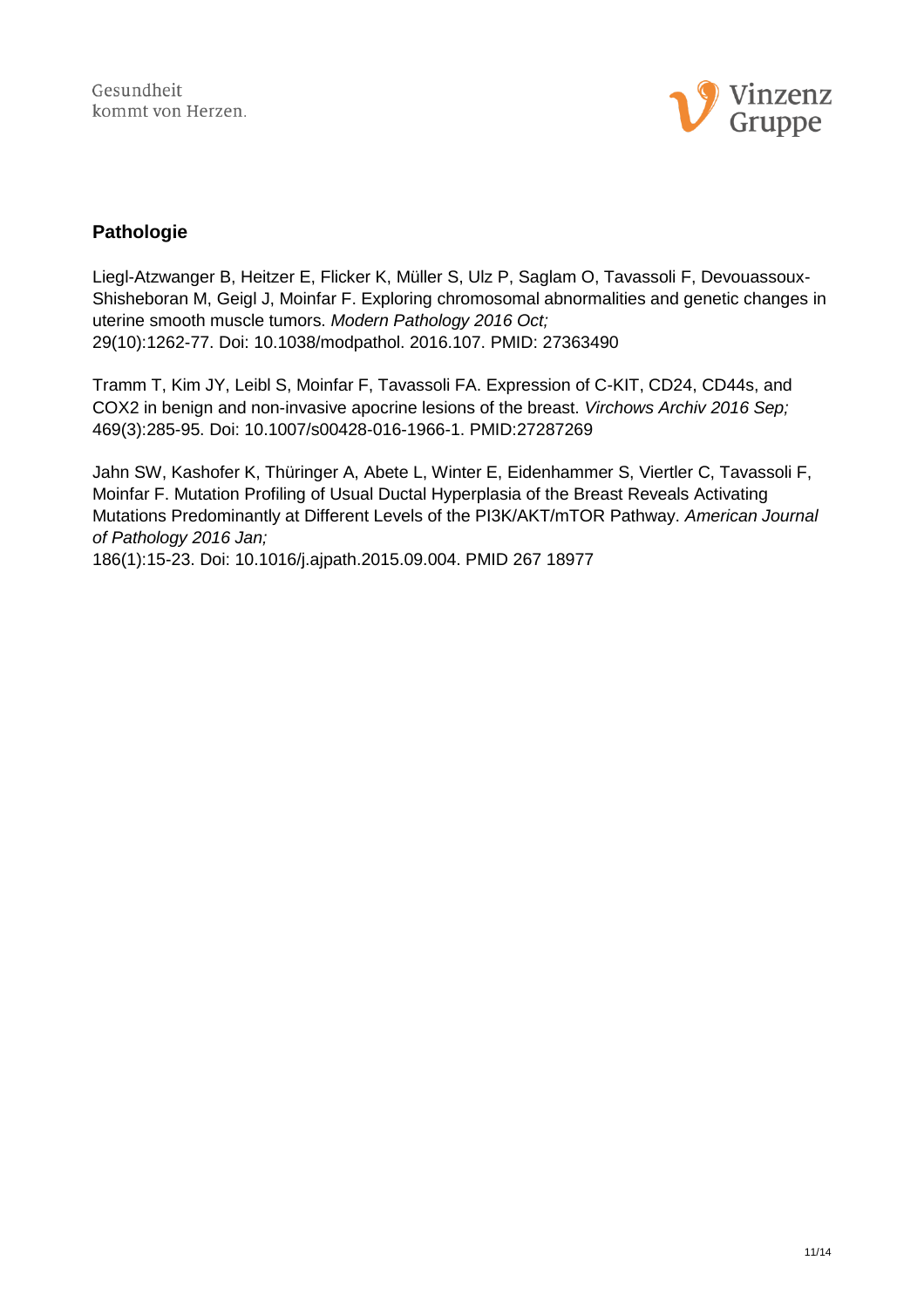

# <span id="page-11-0"></span>**Urologie**

Beheshti M, Rezaee A, Geinitz H, Loidl W, Pirich C, Langsteger W. Evaluation of Prostate Cancer Bone Metastases with 18F-NaF and 18F-Fluorocholine PET/CT. *Journal of Nuclear Medicine 2016 Oct;* 57(Suppl 3):55S-60S. PMID: 27694173

Fajkovic H, Mathieu R, Lucca I, Hiess M, Hübner N, Al Hussein Al Awamlh B, Lee R, Briganti A, Karakiewicz P, Lotan Y, Roupret M, Rink M, Kluth L, Loidl W, Seitz C, Klatte T, Kramer G, Susani M, Shariat SF. Validation of lymphovascular invasion is an independent prognostic factor for biochemical recurrence after radical prostatectomy. *Urologic Oncology. 2016 May;* 34(5):233.e1- 6. doi: 10.1016/j.urolonc.2015.10.013. PMID: 26973136

Ponholzer A, Loidl W, Bektic J, Dorfinger K, Hruby S, Jeschke K, Kramer G, Krause S, Ludvik G, Remzi M, Roider M, Stoiber F. Austrian recommendations on Targeted Hormone Therapy for metastatic, castration-resistant prostate cancer. *Wiener klinische Wochenschrift 2016 Feb;* 128(3- 4):156-63. doi: 10.1007/s00508-015-0945-x. PMID: 26831188

Sevcenco S, Mathieu R, Baltzer P, Klatte T, Fajkovic H, Seitz C, Karakiewicz PI, Rouprêt M, Rink M, Kluth L, Trinh QD, Loidl W, Briganti A, Scherr DS, Shariat SF. The prognostic role of preoperative serum C-reactive protein in predicting the biochemical recurrence in patients treated with radical prostatectomy. *Prostate Cancer Prostatic Dis. 2016 Jun;* 19(2):163-7. doi: 10.1038/pcan.2015.60. PMID: 26810014

De Santis M, Wiechno PJ, Bellmunt J, Lucas C, Su WC, Albiges L, Lin CC, Senkus-Konefka E, Flechon A, Mourey L, Necchi A, Loidl W, Retz MM, Vaissière N, Culine S. Vinflunine-gemcitabine versus vinflunine-carboplatin as first-line chemotherapy in cisplatin-unfit patients with advanced urothelial carcinoma: results of an international randomized phase II trial (JASINT1). *Annals of Oncology 2016 Mar;* 27(3):449-54. doi: 10.1093/annonc/mdv609. PMID: 26673352

Thomas JA, Tubaro A, Barber N, d'Ancona F, Muir G, Witzsch U, Grimm MO, Benejam J, Stolzenburg JU, Riddick A, Pahernik S, Roelink H, Ameye F, Saussine C, Bruyère F, Loidl W, Larner T, Gogoi NK, Hindley R, Muschter R, Thorpe A, Shrotri N, Graham S, Hamann M, Miller K, Schostak M, Capitán C, Knispel H, Bachmann A. A Multicenter Randomized Noninferiority Trial Comparing GreenLight-XPS Laser Vaporization of the Prostate and Transurethral Resection of the Prostate for the Treatment of Benign Prostatic Obstruction: Two-yr Outcomes of the GOLIATH Study. *European Urology 2016 Jan;* 69(1):94-102. doi: 10.1016/j.eururo.2015.07.054. PMID: 26283011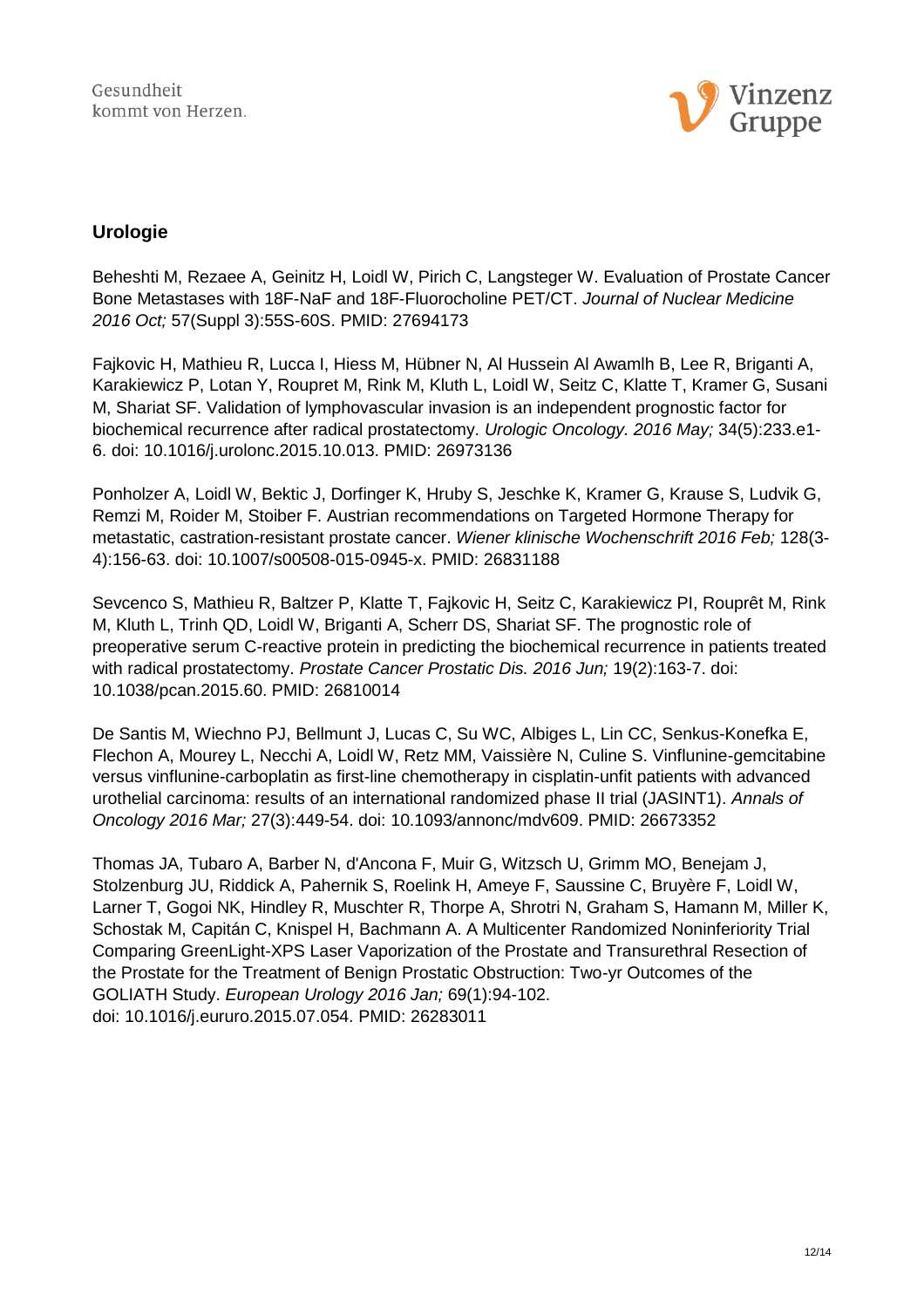

# <span id="page-12-0"></span>**Sankt Josef Krankenhaus Wien**

#### <span id="page-12-1"></span>**Gesamtübersicht**

Neri E, Bali MA, Ba-Ssalamah A, Boraschi P, Brancatelli G, Alves F, Grazioli L, Helmberger T, Lee JM, Manfredi R, Marti-Bonmati L, Matos C, Merkle EM, Beeck B, Schima W, Skehan S, Vilgrain V, Zech C, Bartolozzi C. ESGAR consensus statement on liver MR imaging and clinical use of liver-specific contrast agents. *European Radiology 2016;* 26: 921-931

Scharitzer M, Lenglinger J, Schima W, Weber M, Ringhofer C, Pokieser P. Comparison of videofluoroscopy and impedance planimetry for the evaluation of oesophageal stenosis: a retrospective study. *European Radiology 2016 Aug*

Schima W, Stübler J, Klaus A. Innere Hernie nach laparoskopischer Magenbypass-Operation. *Journal für Gastroenterologische und Hepatol Erkrankungen 2016;* 14(1):22-23

Schima W. Verlaufskontrolle eines serösen Zystadenoms des Pankreas. *Journal für Gastroenterologische und Hepatol Erkrankungen 2016;* 14(2):17-18

Schima W, Oswald S. Kombiniert perkutan-endoskopische Entfernung eines Choledochuskonkrements. *Journal für Gastroenterologische und Hepatol Erkrankungen 2016;*  14(3):14-15

Schima W, Eisenhuber-Stadler E. mpMRT und MR-gezielte Biopsie bei Verdacht auf Prostatakarzinom. *krebshilfe 2016;* 11:X-XII

Schima W. 4-phasige Kontrastmittel-verstärkte MDCT zur HCC-Diagnose *Journal für Gastroenterologische und Hepatol Erkrankungen 2016;* 14(4):18-20

Zacherl J, Life-threatening complication of esophageal stenting: Failure of orotracheal intubation. *European Surgery 2016;* Suppl 1/16:S8.

Zacherl J, AlbinniS, Radlspöck W, Eltschka B, Jovanovic Z. Quality of lymphadenectomy in minimally invasive hybrid Ivor Lewis esophagectomy for esophageal cancer. *European Surgery 2016;* Suppl

Zacherl J, Albinni S, Radlspöck W, Eltschka B, Jovanovic Z. Results of transoral flexible endoscopic septum division for symptopatic Zenker´s diverticulum. *European Surgery 2016*

Zacherl J, Schneider F.J. How do I do it: Refluxchirurgie, How do I do it: Port a Cath Implantation. *Chirurgie 2016*